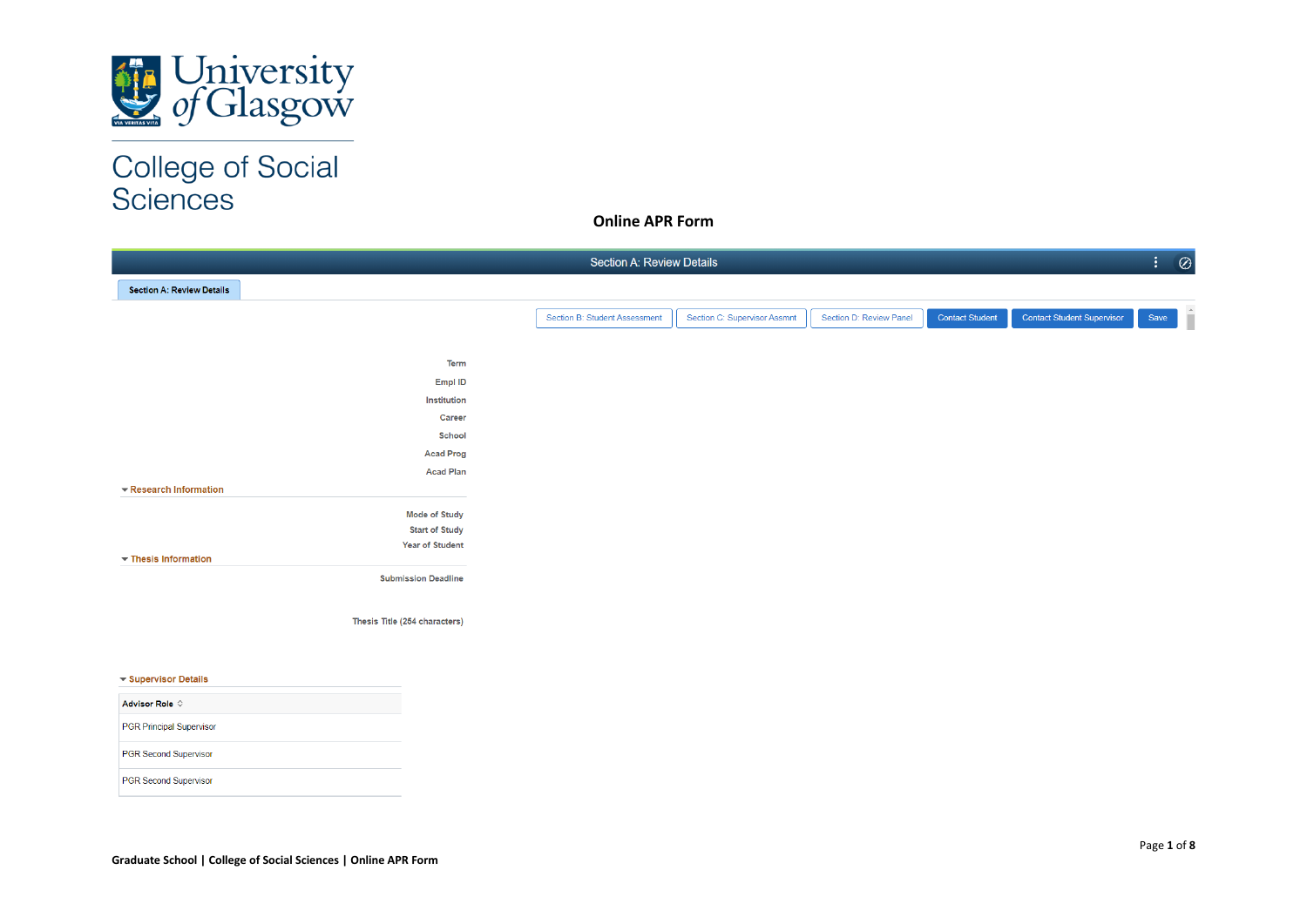## **Date Creation**

Date Sent to Student

**Student Assessment Submission Date** 

**Supervisor Assessment Submission Date** 

**PGR Annual Review Status** 

**Annual Review Complete** 

**PGR Annual Review Status** 

**Annual Review Complete** 

**Student Confirmation Date** 

**Panel Submission Date** 

**Student Agree Conduct Date** 

**Outcome Process Date**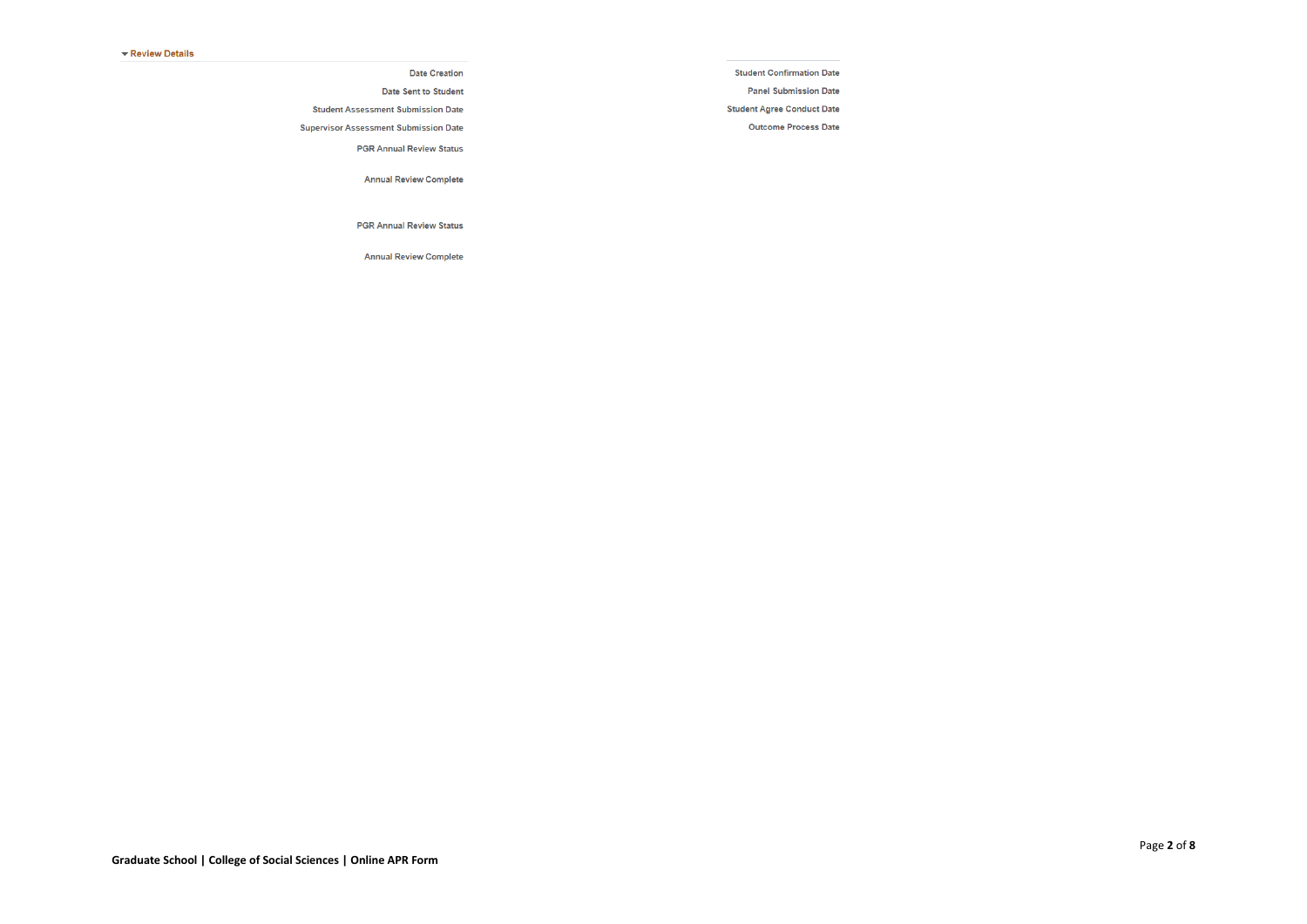| <b>Section B: Student Assessment</b>                                                                                                                                                                                           |
|--------------------------------------------------------------------------------------------------------------------------------------------------------------------------------------------------------------------------------|
| <b>Section B: Student Assessment</b>                                                                                                                                                                                           |
| 1. Briefly describe the work that you have submitted for the review.                                                                                                                                                           |
| 6                                                                                                                                                                                                                              |
| 2. How often do you formally discuss your project with your primary supervisor?                                                                                                                                                |
| Once a week<br>Twice a month<br>Once a month<br>Every 6 weeks<br>Less often                                                                                                                                                    |
| 3. Approximately how often do you formally discuss your project with your secondary or other supervisors?                                                                                                                      |
| Once a week<br>Twice a month<br>Once a month<br>Every 6 weeks<br>Less often                                                                                                                                                    |
| 4. Regarding the frequency of meetings with your supervisor, which of the following applies?<br>I would prefer fewer meetings                                                                                                  |
| Frequency of meetings is about right   I would benefit from more frequent meetings                                                                                                                                             |
| 5. Please provide a summary of your research progress and general development since your last review (including main achievements, successes and challenges).                                                                  |
|                                                                                                                                                                                                                                |
| 6. Please detail any issues you and/or your supervisor identified that are affecting your progress                                                                                                                             |
|                                                                                                                                                                                                                                |
| 7. Summarise the objectives you and your supervisory team have agreed for the upcoming academic year. Please give details of the nature, volume and deadlines as appropriate.                                                  |
|                                                                                                                                                                                                                                |
| 8. Have you been undertaking GTA work? If so, give brief details, and outline how well you think this has been going?                                                                                                          |
|                                                                                                                                                                                                                                |
| 9. Please reflect on the training you have undertaken and provide feedback on which courses you consider most/least beneficial and detail any training or development opportunities not currently provided that you would find |
|                                                                                                                                                                                                                                |
| 10. Please rate the Researcher Training Programme provided by the Graduate School.                                                                                                                                             |
| Very Good<br>Satisfactory<br>Poor<br>Excellent                                                                                                                                                                                 |
| 11. Please provide information about any knowledge exchange activities, events, conferences, grant applications/awards, publications or any public engagement activities you have been involved in.                            |
|                                                                                                                                                                                                                                |
|                                                                                                                                                                                                                                |
| 12. If you have any other comments about your experience as a research student at the University of Glasgow then please write them here; alternatively, you may send comments confidentially to your College Graduate School v |
|                                                                                                                                                                                                                                |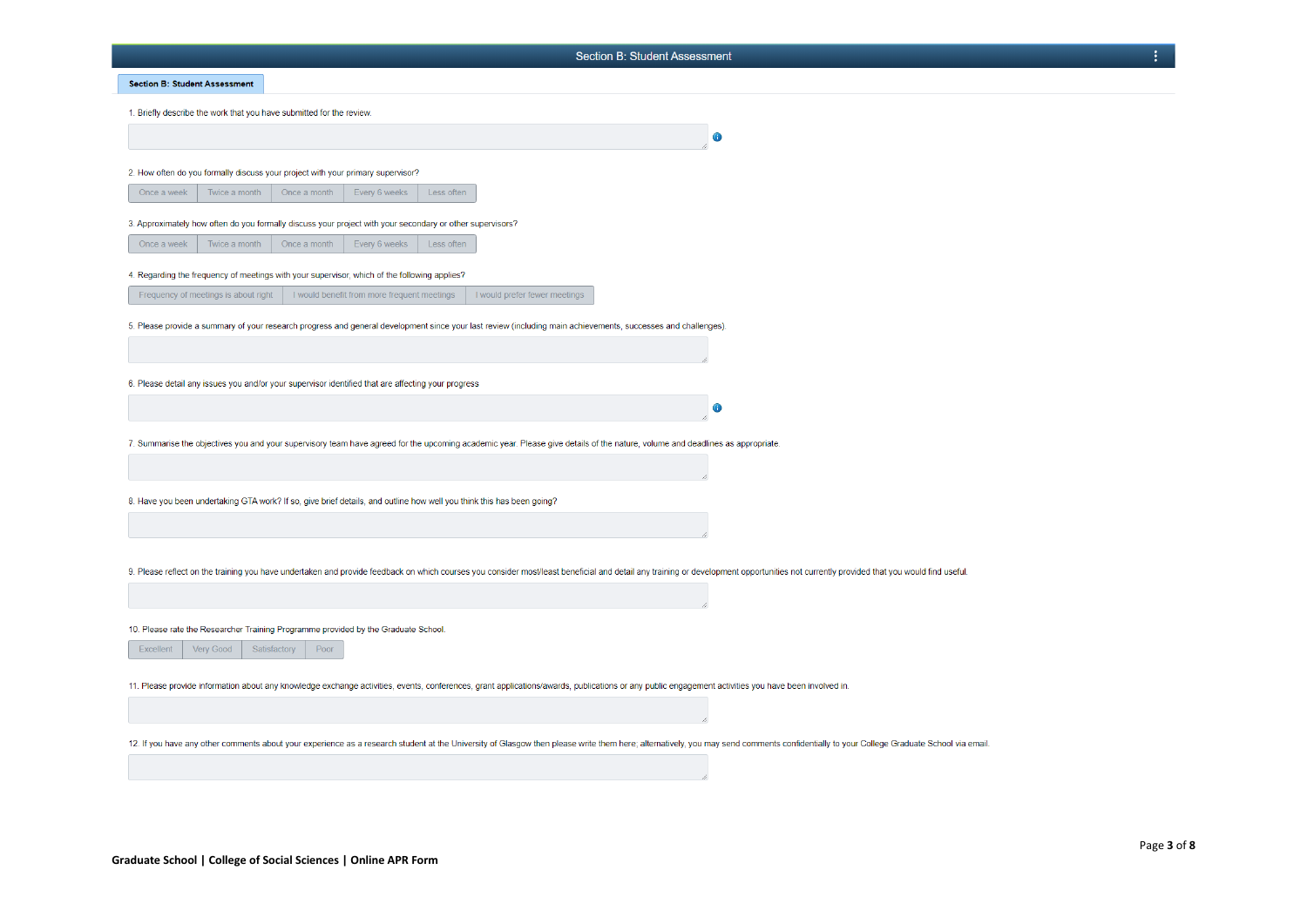13. Please confirm the following:

that you are aware of the PGR Code of Practice No

that you are aware of College Codes of practice or handbooks or safety guidance that apply to your programme of study No

that you are aware of local (School/Institute) PGR handbooks, guidance or safety regulations that apply to your programme of study No No

that you, have, where relevant, completed your own risk assessments covering the work that you are doing and not relying on risk assessments completed by others No

#### Training Needs Analysis and Training Log

To review your training needs you should refer to the Researcher Development Framework and your Graduate School's training brochure. You should identify the areas you would like to develop and discuss these with your super

You may be able to obtain the skills you require through training and/or practical experience (for example public engagement or event organisation).

Should you have any questions about completing this form please contact your Graduate School:

#### Compulsory Course Completion

| <b>Workshop </b> ◇                      | Date Completed $\diamond$ |
|-----------------------------------------|---------------------------|
| Research Integrity                      |                           |
| <b>Equality and Diversity</b>           |                           |
| <b>Information Security</b>             |                           |
| Data Management (MVLS, COSE, COSS only) |                           |
| GDPR (MVLS, COSS only)                  |                           |
| Setting Off (ARTS only)                 |                           |

#### Other (e.g. you may be required to undertake research methods or health and safety training)

| Workshop $\diamond$ | Date Completed $\diamond$ |  |
|---------------------|---------------------------|--|
|                     |                           |  |

#### $\overline{\phantom{a}}$  Training Log

#### **Training Undertaken**

| <b>Workshop/Event/Activity ☆</b> | RDF Domain $\diamond$ | Date Attending $\diamond$ | Credits (MVLS and COSE only) $\diamond$ |
|----------------------------------|-----------------------|---------------------------|-----------------------------------------|
|                                  |                       |                           | $\equiv$                                |

Total Credits (MVLS and COSE)

Training and development plans for the year ahead.

#### $\blacktriangleright$  Documentation

| <b>Document</b> |               |
|-----------------|---------------|
| No.             | <b>Delete</b> |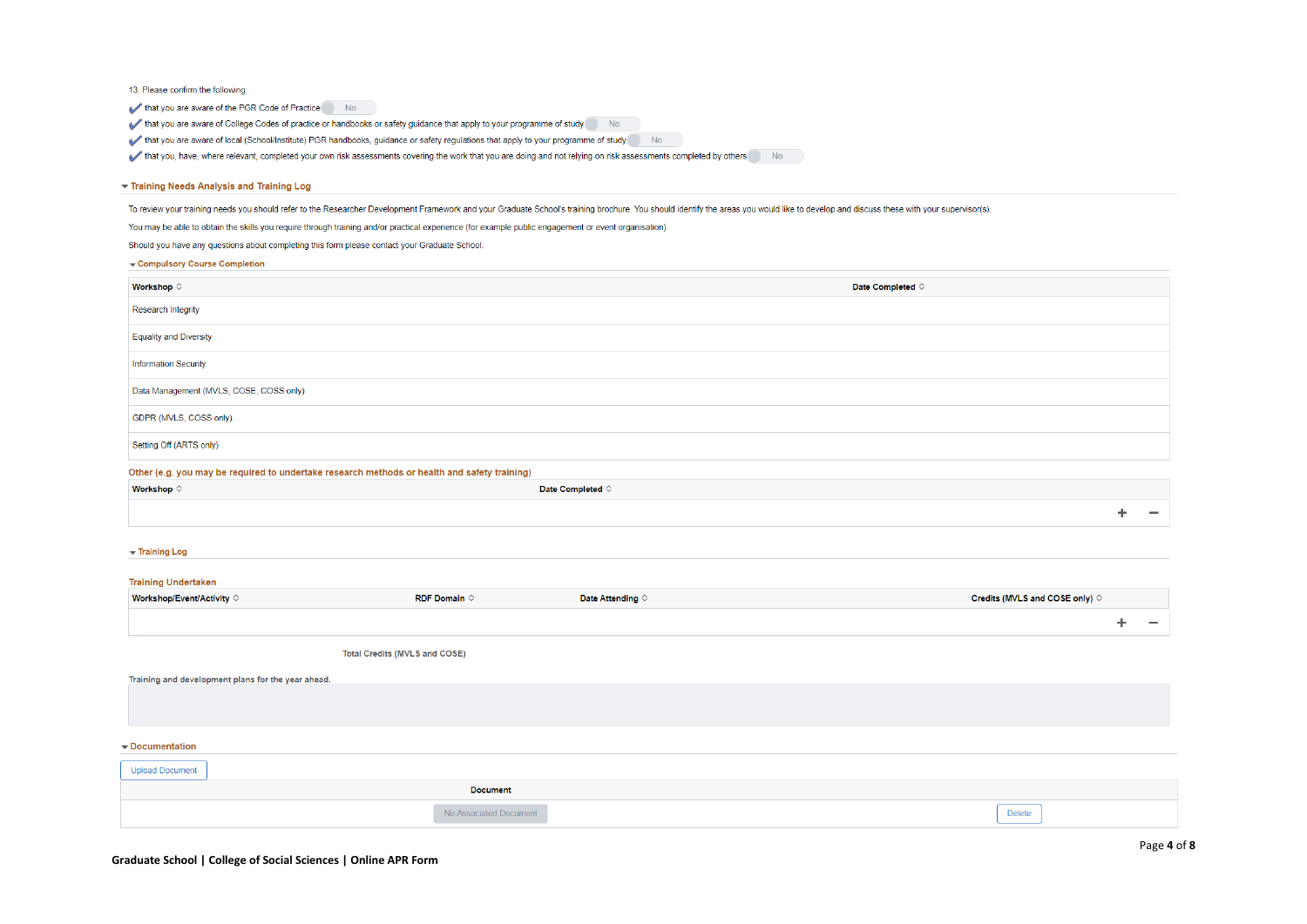| <b>Section C: Supervisor Assmnt</b>                                                                                                                              |
|------------------------------------------------------------------------------------------------------------------------------------------------------------------|
| <b>Section C: Supervisor Assmnt</b>                                                                                                                              |
| 1. Approximately how often do you formally meet with the student?                                                                                                |
| Once a week<br>Twice a month<br>Once a month<br>Every 6 weeks<br>Less often                                                                                      |
| 2. Regarding the frequency of meetings with the student, which of the following applies?                                                                         |
| Student would benefit from more frequent meetings<br>The frequency of meetings could be reduced<br>Frequency of meetings is about right                          |
| 3. Please summarise feedback given to the student on work submitted for this review.                                                                             |
|                                                                                                                                                                  |
| 4. What training and development activities and/or additional support have you recommended to facilitate the student's progress this session?                    |
|                                                                                                                                                                  |
| 5. Have you identified any issues affecting the student's progress since the last review?                                                                        |
|                                                                                                                                                                  |
|                                                                                                                                                                  |
| If yes, please specify how these have been managed and give an assessment of the outcome. Include achievements of the student.                                   |
|                                                                                                                                                                  |
| 6. Please feedback to your student on the main strengths of their work and their engagement with the research process. You do not need to comment on each point. |
| Understanding the research context                                                                                                                               |
|                                                                                                                                                                  |
|                                                                                                                                                                  |
| Identifying, devising and implementing methodology or theoretical framework                                                                                      |
|                                                                                                                                                                  |
| Conducting primary research                                                                                                                                      |
|                                                                                                                                                                  |
|                                                                                                                                                                  |
|                                                                                                                                                                  |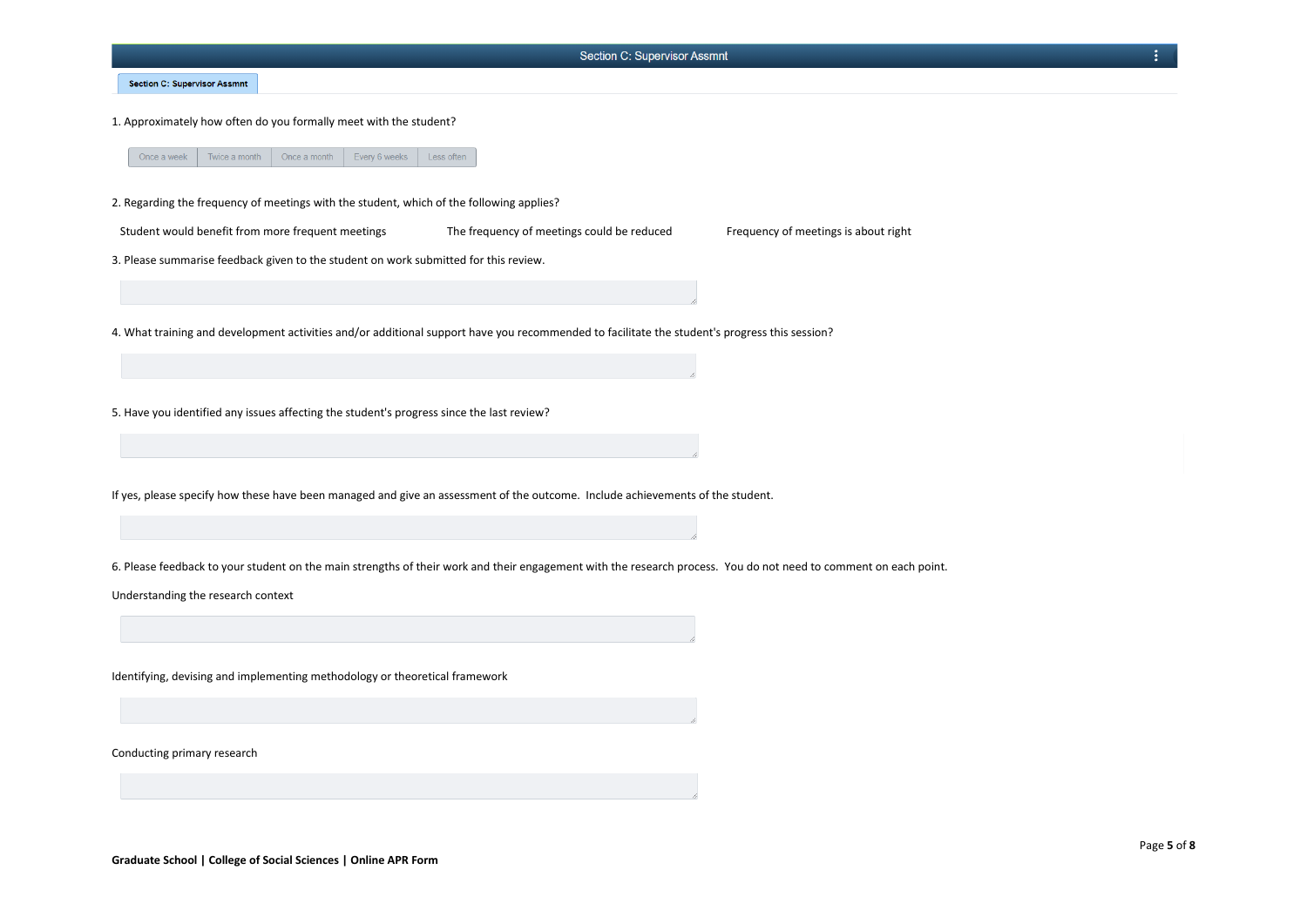Formulating clear, focused arguments

Consistently addressing research questions

Oral communication

Clarity of written work

Planning and managing time/workload

Acquiring/using new skills

7. Please summarise briefly your assessment of your student's overall progress.

8. Is continuation of the student recommended?

Yes/No

9. For final year students, please include an assessment of the likelihood of submission according to the planned schedule.

10. If you do not feel that your student will submit on time, what actions or support would you recommend to remediate this?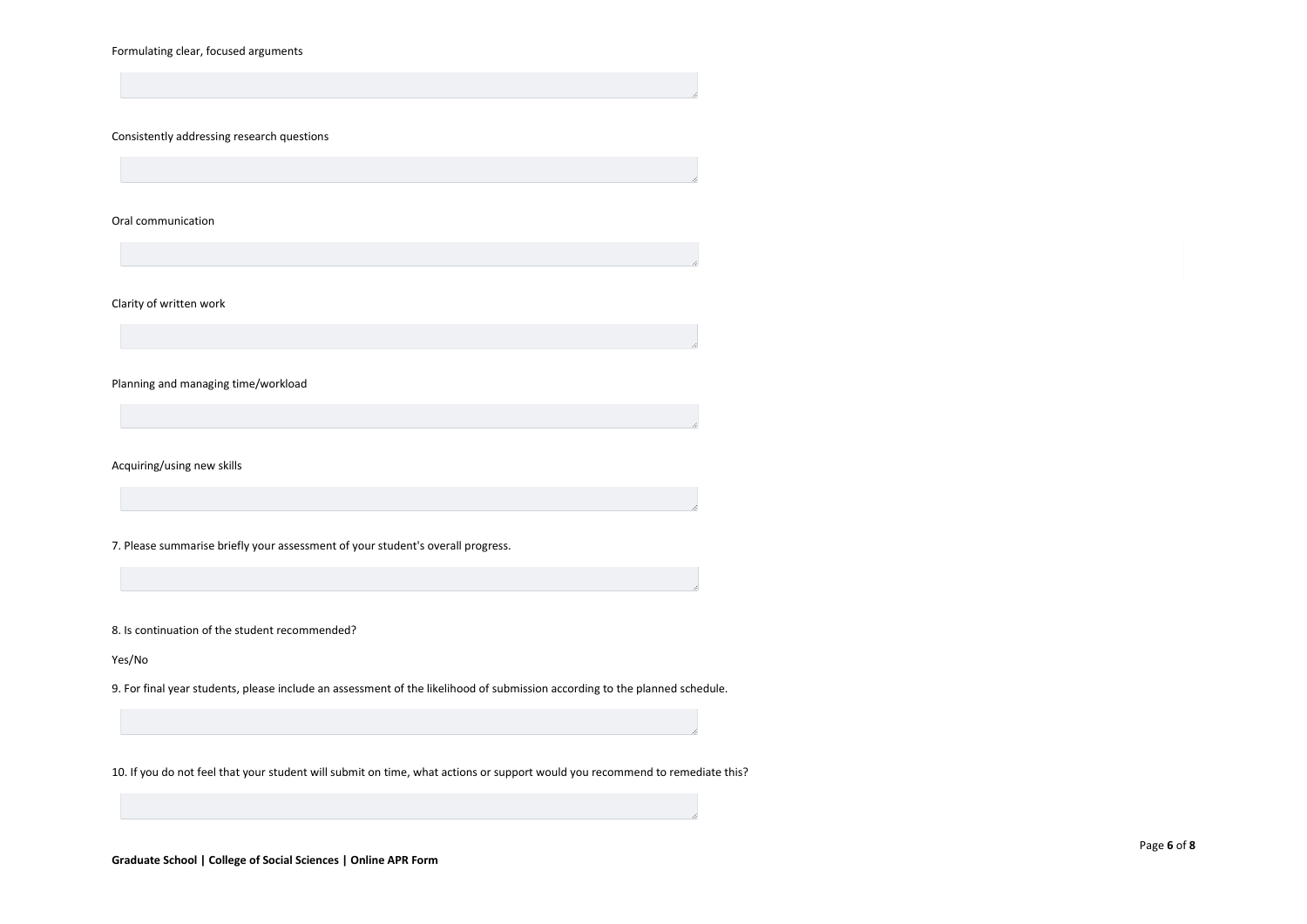| ŧ.<br>Section D: Review Panel            |                                                                                                                                                                                |                           |                                      |                              |      |                           |
|------------------------------------------|--------------------------------------------------------------------------------------------------------------------------------------------------------------------------------|---------------------------|--------------------------------------|------------------------------|------|---------------------------|
| <b>Section D: Review Panel</b>           |                                                                                                                                                                                |                           |                                      |                              |      |                           |
|                                          | <b>Process Monitor</b>                                                                                                                                                         | Section A: Review Details | <b>Section B: Student Assessment</b> | Section C: Supervisor Assmnt | Save | <b>Confirm and Submit</b> |
|                                          |                                                                                                                                                                                |                           |                                      |                              |      |                           |
| <b>- Review Panel</b>                    |                                                                                                                                                                                |                           |                                      |                              |      |                           |
| <b>Review Panel Members</b>              |                                                                                                                                                                                |                           |                                      |                              |      |                           |
| Reviewer ID $\diamond$                   |                                                                                                                                                                                | Name $\diamond$           |                                      |                              |      |                           |
| <b>Date of Review Meeting</b>            |                                                                                                                                                                                |                           |                                      |                              |      |                           |
|                                          |                                                                                                                                                                                |                           |                                      |                              |      |                           |
| 曲                                        |                                                                                                                                                                                |                           |                                      |                              |      |                           |
|                                          |                                                                                                                                                                                |                           |                                      |                              |      |                           |
|                                          | Please provide summary of the meeting here, including any feedback for the students and supervisors.                                                                           |                           |                                      |                              |      |                           |
|                                          |                                                                                                                                                                                |                           |                                      |                              |      |                           |
|                                          |                                                                                                                                                                                |                           |                                      |                              |      |                           |
|                                          |                                                                                                                                                                                |                           |                                      |                              |      |                           |
| Outcome<br>$\overline{A}$                | Q. The student should be permitted to register for the next session with no conditions.                                                                                        |                           |                                      |                              |      |                           |
|                                          |                                                                                                                                                                                |                           |                                      |                              |      |                           |
| Outcome<br>B                             | Q. The student is in their final year of full/part time study and should continue to be registered as their current status for 12 months (rather than move to thesis pending). |                           |                                      |                              |      |                           |
|                                          |                                                                                                                                                                                |                           |                                      |                              |      |                           |
| $\mathbf{C}$                             | Outcome<br>Q. The student should apply for thesis pending status for the next academic year.                                                                                   |                           |                                      |                              |      |                           |
|                                          |                                                                                                                                                                                |                           |                                      |                              |      |                           |
| Outcome<br>D                             | Q. The student is likely to submit thesis before next session, i.e. before 30th September of this year.                                                                        |                           |                                      |                              |      |                           |
|                                          |                                                                                                                                                                                |                           |                                      |                              |      |                           |
| Outcome<br>E                             | Q. Minor Issues: The student should be permitted to register for the next session subject to minor conditions.                                                                 |                           |                                      |                              |      |                           |
|                                          |                                                                                                                                                                                |                           |                                      |                              |      |                           |
| Outcome<br>F.                            | Q. Substantial Issues: The student should be permitted to register for the next session only if substantial conditions are met.                                                |                           |                                      |                              |      |                           |
|                                          |                                                                                                                                                                                |                           |                                      |                              |      |                           |
| <b>Comments</b><br>Conditions to be met: |                                                                                                                                                                                |                           |                                      |                              |      |                           |
| Deadline Date:                           |                                                                                                                                                                                | R                         |                                      |                              |      |                           |
|                                          |                                                                                                                                                                                |                           |                                      |                              |      |                           |